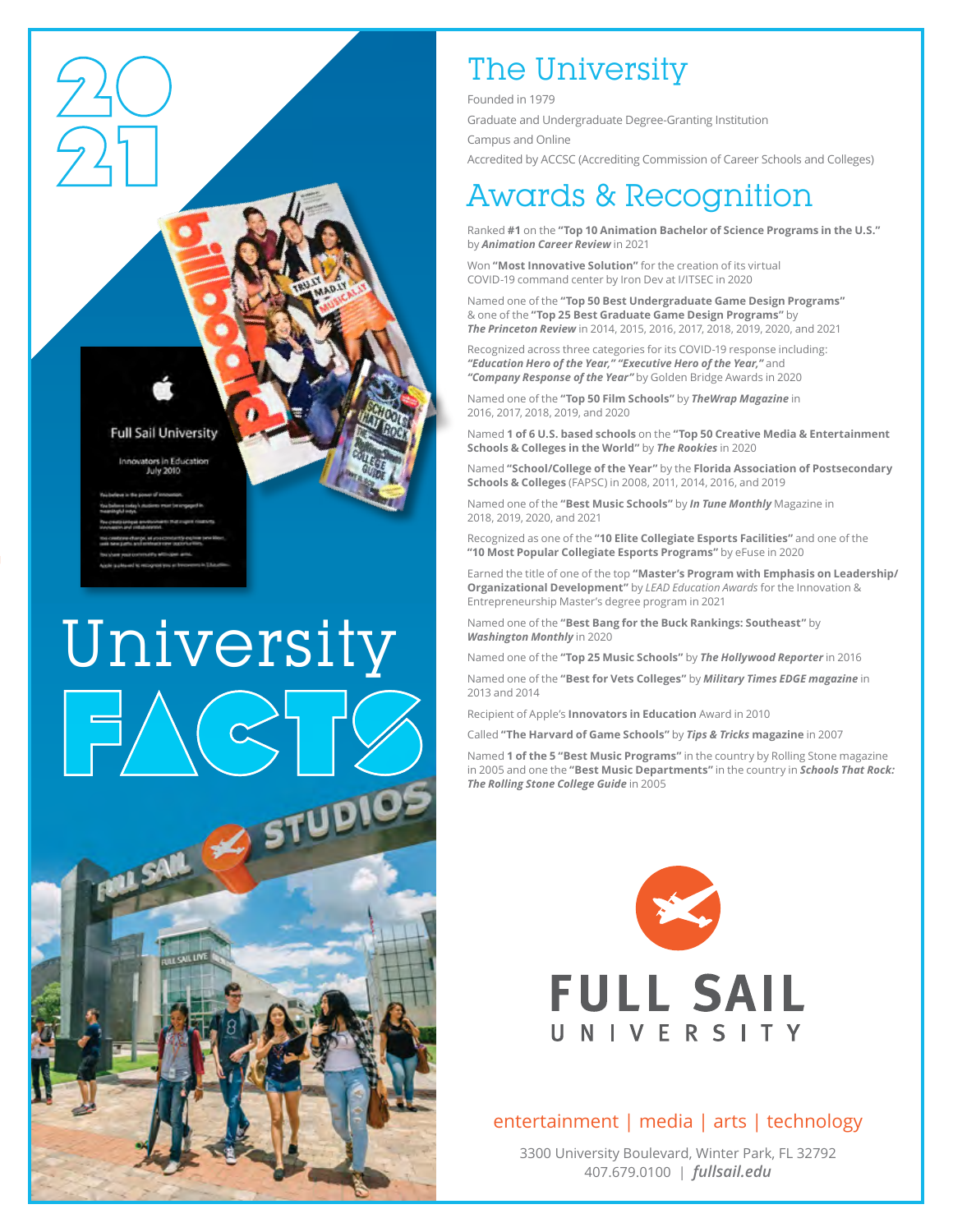## 54 BACHELOR'S DEGREES

40 ASSOCIATE'S DEGREES

## 32 CERTIFICATE PROGRAMS

# Degree Programs Campus & Online

#### **Students on Campus Attend School on a Professional Schedule**

8-12 hours a day 24-hour round-the-clock schedule *Hours impacted by COVID-19 protocols*

#### **Accelerated, Innovative Curriculum**

Graduate degree attainable in 12 months Undergraduate degree attainable in 20-29 months Degrees start every month and make graduates available to the industry year-round





Music & Recording

- **Audio Production** Undergraduate Degree
- **Music Production** Undergraduate Degree
- **Recording Arts** Undergraduate Degree
- **Show Production**  Undergraduate Degree



- **Computer Science** Undergraduate Degree
- **Cybersecurity** dergraduate Degree
- **Information Technology**  Undergraduate Degree
- **Mobile Development** Undergraduate Degree
- **Simulation & Visualization**  Undergraduate Degree
- **Web Development**  Undergraduate Degree



- **Game Art** Undergraduate Degree
- **Game Design** Undergraduate Degree
- **Game Design** Graduate Degree
- **Game Development** Undergraduate Degree

 **Creative Writing** Undergraduate Degree

 $\bullet$ 



 **Business Intelligence**  Graduate Degree

 **Computer Animation**  Undergraduate Degree  **Digital Arts & Design** Undergraduate Degree  **Graphic Design**  Undergraduate Degree  **Media Design** Graduate Degree

Art & Design

- **Digital Marketing**  dergraduate Deg
- **Entertainment Business**  Undergraduate Degree
- **Entertainment Business**  Graduate Degree
- **Innovation & Entrepreneurship**
- **Music Business**

- 
- 2,200+ full-time equivalent employees
- 80,230+ graduates
- 600+ educators who possess a wide range of academic and professional credentials that contribute to Full Sail's unique learning experience



- **Digital Cinematography**  Undergraduate Degree
- **Film** Undergraduate Degree
- **Film Production** Graduate Degree

Business  $\sqrt{\sqrt{2}}$  Sports

- **Entertainment Business**  *Sports Management Elective Track*  Graduate Degree
- **Sportscasting** *Full Sail University's Dan Patrick School of Sportscasting*  Undergraduate Degree
- **Sports Marketing & Media** Undergraduate Degree
- Campus Degrees
- **Online Degrees**
- Campus & Online Degrees

## Full Sail's Economic Impact

- Study conducted by The Washington Economics Group - Coral Gables, Florida
- \$3,700,000,000 total annual economic impact
- Currently support 30,000+ employment positions
- Largest employer in Winter Park, FL

## Our Students

- From 50 states and 67 countries
- 70% of campus students from outside the state of Florida
- 89% of online students from outside the state of Florida
- Average age: 23 years old (campus), 28 years old (online)

 **Creative Writing** Graduate Degree  **Instructional Design & Technology**

- Graduate Degree **• Media Communications**
- Undergraduate Degree  **New Media Journalism** Graduate Degree
- **Public Relations** Graduate Degree



- 
- 
- 
- Graduate Degree
	-
	-
	- Graduate Degree
	- Undergraduate Degree

 **Digital Marketing** 

## The Census

- 22,000+ students
-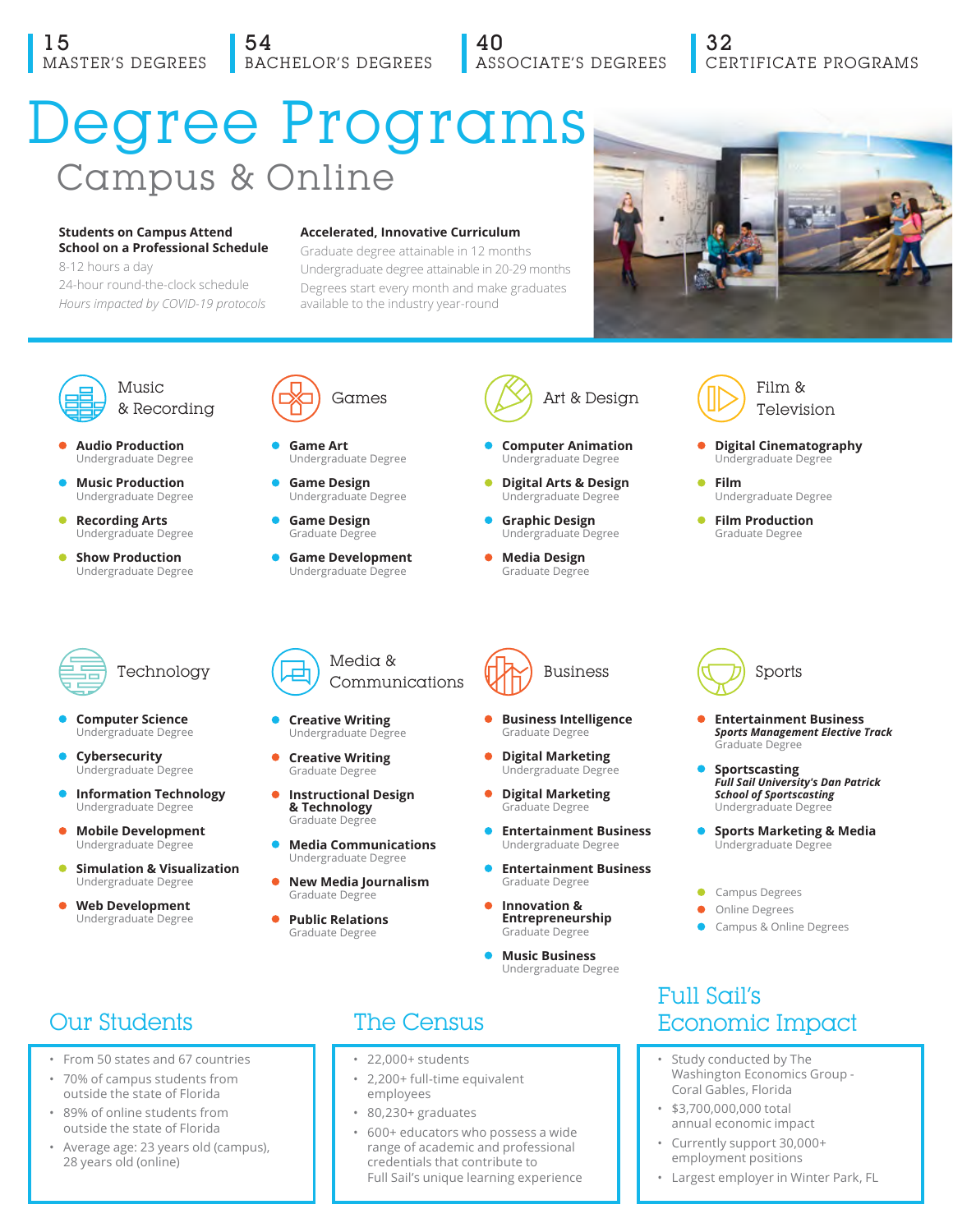

**Full Sail Live 1**

Full Sail Backlot Full Sail University Orlando Health Fortress

**Full Sail Live 2**

Full Sail Live Venue UX Lab FabLab

**Film Center**

**Library**

**3D Arts Building**

Campus Our

**HD Studios**

**Smart Lab Sim Lab** 60+ CLASSROOMS 110+ STUDIOS & LABS

**Career Development**

**Full Sail Studios Backlot**

**Full Sail Live 3**

**Game Center**

**Live Venue Full Sail Studios**

**Audio Temple Blackmoor Game Studios**

**Entertainment Business Center**

210+ ACRES OF CAMPUS SPACE

**Soundstages & Labs**

**Fab Lab & VR/AR Lab**

**The Treehouse** 

880,000+ SQUARE FEET OF REAL-WORLD MEDIA PRODUCTION FACILITIES

**UX Lab The Fortress**

**Digital Arts Center**

**Studios & Dubbing Stage**

## Full Sail Online

Full Sail's online programs are driven by a proprietary webbased platform that expands our unique approach to education to students across the globe.



#### A Human Approach

One of the foundations of the Full Sail approach is to keep students connected to people, so they may experience one-click access to instructors, exclusive guest lectures, and intuitive, collaborative tools that enable all to meet, share, and receive feedback from their fellow students.

#### Innovative Curriculum

From video, animation, and podcasts, to more traditional lectures and essay assignments, Full Sail has developed extensive original and engaging content that allows us to challenge and inspire the students we serve.

#### Project LaunchBox™

All Full Sail students receive a laptop computer loaded with powerful software, as well as other hardware components, all customized to their degree program and included in their tuition. Project LaunchBox is integrated into Full Sail's curriculum, allowing students to utilize the power of technology to create music, film, games, animation, design, and more.